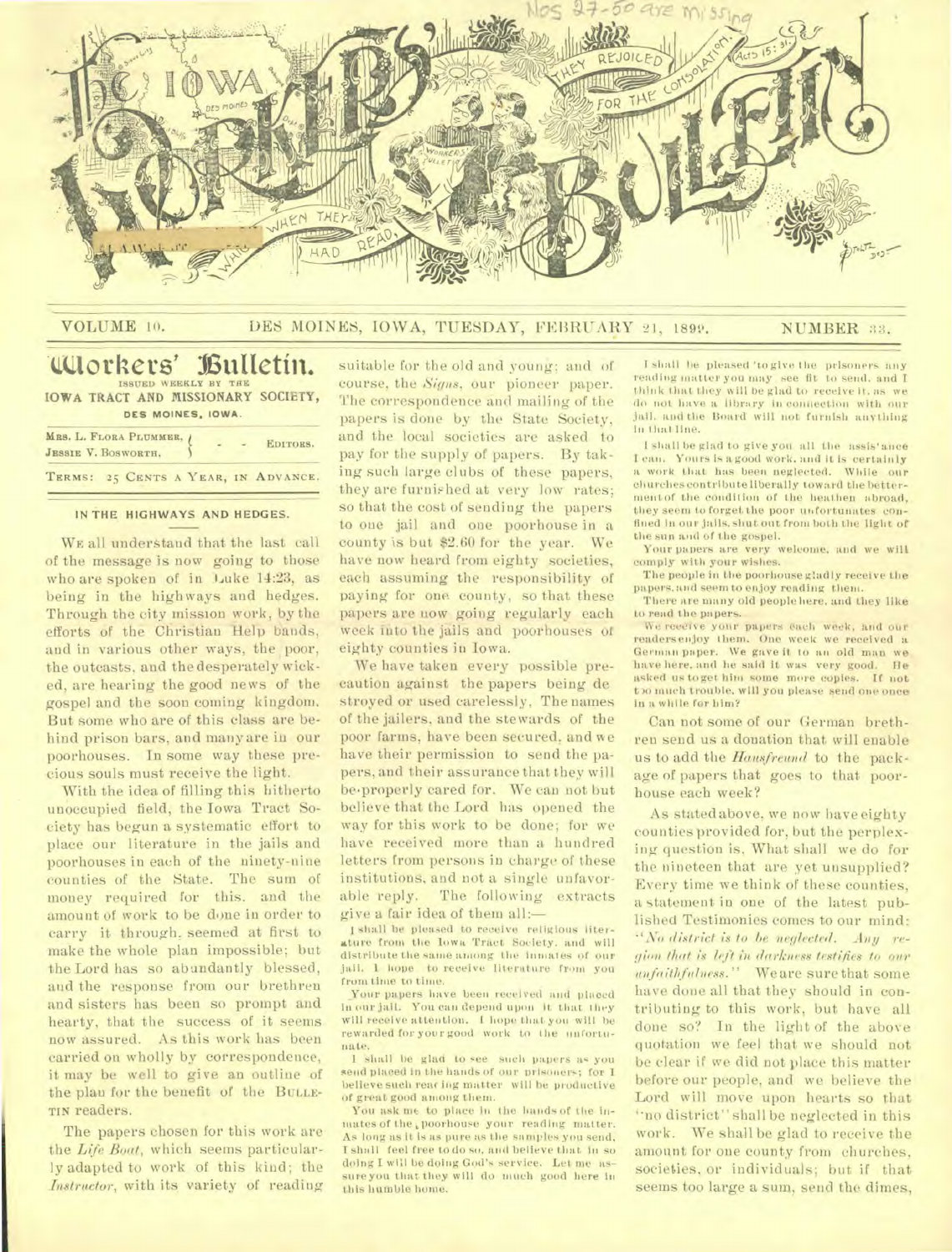nickels, and pennies, stating what it is for, and the Lord will surely accept it as given unto him.

#### $+$ **MT. PLEASANT CHURCH SCHOOL.**

MRS. L. F. P.

I NOTICED an item in a recent number of the WORKERS' BULLETIN stating that Mt. Pleasant had started a church school. This school is now on its fourth week, and was moved Feb. 6 to a new place, where we can have more room.

Last summer while engaged in tent labor I read a tract called "Home, Church, and State Schools," and since that time have been studying this question. Not having an opportunity to talk much with the members of the church about this matter till after returning home from tent labor, we were late in commencing this line of work. We had correspondence with Prof. E. A. Sutherland, of Battle Creek, Mich., also with the President of the Iowa Conference, and very soon decided to start the school, providing Bro. Sutherland could send us a teacher capable of teaching high school studies, as well as common-school branches. Bro. Sutherland arranged with Prof. J. J. Thomas. from Battle Creek, Mich. (formerly from Ohio), to come to Mt. Pleasant and take charge of our church school for the remainder of this school year. Bro. Thomas started in with about twenty, but the attendance has increased to twenty-eight, with a prospect of others coming in to join in the school work before very long.

It seems good to have a school where the Bible can be used as an important study. and brought into all the school work, with uo one to find fault, or to be displeased about it. Already good fruits are seen as a result, with the added blessing of the Lord. A few days ago, during school hours, severa who had never started in the service of the Lord before, expressed themselves as desirous to live a Christian life.

Parents who live not far from us who have children whom they would like to send to this school, should correspond with us about it. Address as below. C. A. WASHBURN,

# *Mt. Pleasant, Imes. •*

"BETWEEN a gratitude which sings hymns and a gratitude which does something to lift up a fellow man, there can be no question which is the better."

**Contact State** 

## **FIELD REPORTS.**

#### **MCINTIRE.**

As stated in last week's BULLETIN, Eld. Trubey and myself began meetings in McIntire on Sunday evening, Feb. 12. The attendance has averaged one hundred or more, and the best of attention has been given to the spoken word. This place is only two miles from Bailey, and some of those who attended the Bailey meetings are present each evening. A meeting is held each Sabbath at Bailey, and in addition to that Eld. Trubey preaches there on each alternate Sunday. We are asking the Lord to help us sow the precious seed with all diligence, and to water it with care, so that he' can add his blessing and cause it to grow. We ask you to remember the work at McIntire and Bailey in your prayers. J. 0. BEARD. *Feb. 17.* 

#### **THE GERMAN WORK.**

AFTER our good State meeting at Osceola, I went to Muscatine and staid through the week of prayer, and continued the work there for two weeks. I visited from house to house, and tried to work up an interest in active missionary work. As the members are scattered in all parts of the city, we organized the church into three bands, each holding weekly prayermeetings. • Some sheep had strayed from the fold, but by the grace of God we were privileged to see them come back. The Spirit of the Lord was with us in a marked manner. Sins were confessed, and we all felt that this was a good place to be.

It was decided for Bro. Schnepper and me to go to Olin. but the Lord's ways are different from ours. The example of our German brethren living at Middletown, and the tent meetings held there by Eld. Washburn and Bro. Adams. had awakened an interest to hear the truth, in the minds of the Germans there. From Dec. 8, 1898, to Jan. 20.1899, I held meetings at a place five miles south-west of Middletown. In spite of all the existing prejudice, the like of which I have hardly seen before. the Lord opened schoolhouses and private houses in which to present the truth. I have not seen much visible results as yet, but I am sure the Lord is working mightily. Some are at the deciding point, but as the Germans are slow to act, we will need to have patience. Public sentiment in regard

to the truth has changed decidedly in that vicinity.

Jan. 23, I began meetings four miles north of Middletown. The Lord was graciously pleased to open up a way for me here. I was successful in getting the use of the Union church, which is located right in the center of the German settlement. In spite of all the cold weather, I have had a fair congregation every night. The first night I hardly expected any one out, on account of the snow storm we had that day; but I was surprised to see about one hundred fifty people present. The next night a larger number were present, and someevenings there have been two hundred in attendance. The interest is very good. Bro George Ebel is helping me. We cannot accept all the invitations we have to visit the people. It is now three weeks since we began here, and we have reached the testing truths. We ask the prayers of all the BULLETIN friends. Our hope and courage in the Lord are good.

### D. P. GAEDE.

## **BUCK CREEK SCHOOLHOUSE.**

THIS place is six miles north of Atlantic, I came here first in the autumn of '86. under contract to perform, for my first attempt, the duties of a pedagogue. During my two years' stay in this capacity, I came to feel very much at home among the people of the. community, and have regarded them as above the average for a country community. I have always been anxious that the message should be presented to them, and so was pleased to respond to the appointment at the State meeting, to return to this place once more as a teacher,—this time of a message from the Bible. But they seem to have less confidence in their old schoolmaster to teach them eternal truth than to teach them books. Yet all my old friends. I think, paid me the honor of their presence once or twice from courtesy, or curiosity to hear me preach. Two other difficulties made it a hard field. The M. E. church is in an unusually prosperous condition, and the society is congenial, from which it is hard to separate. Then, as the truth has been preached in Atlantic and other places near, the sentiment prevailed that to stay away was the easiest way of keeping from becoming bothered over these things. So our attendance was small; but a few representative ones came regularly,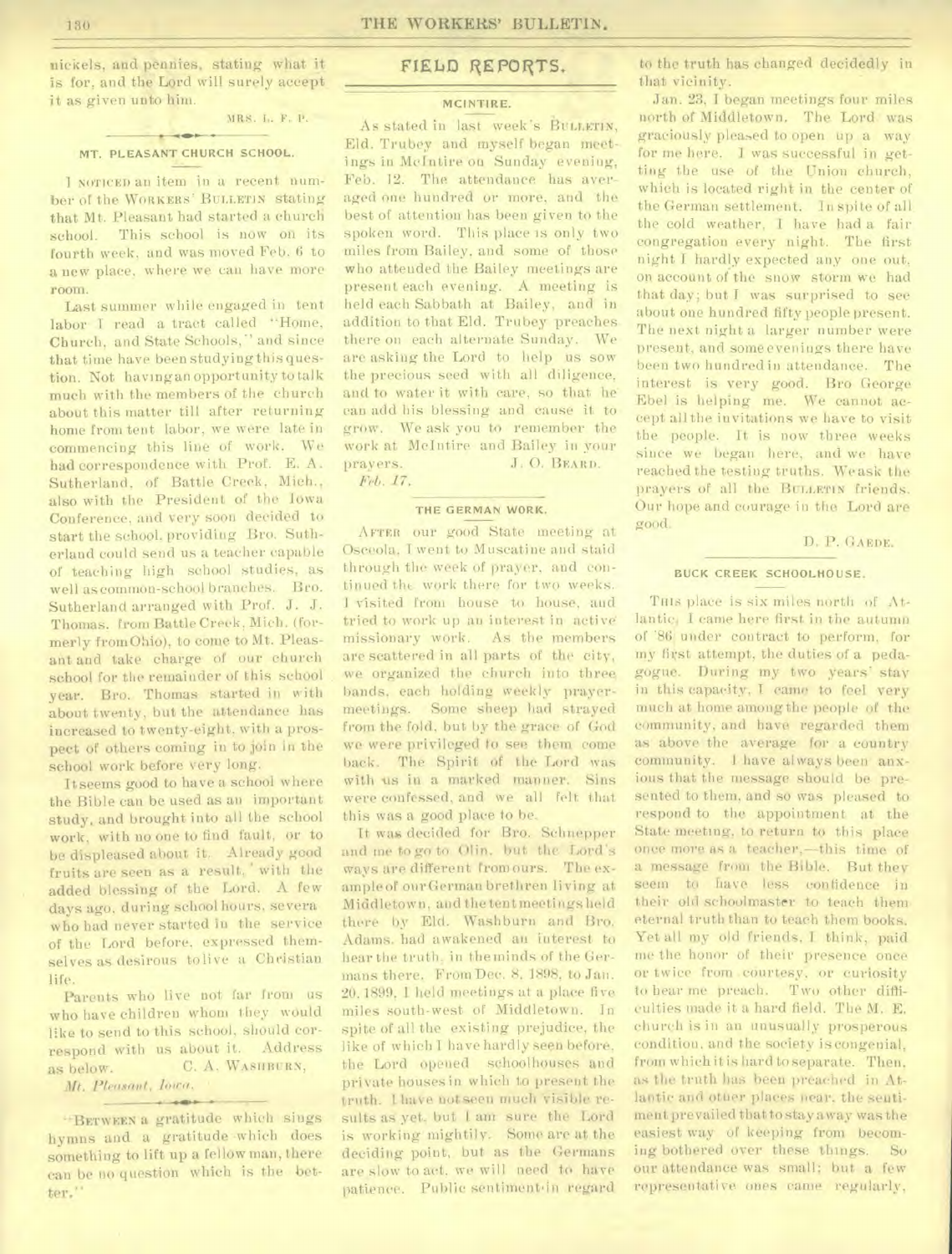and of these two families have taken their stand with us to keep the commandments. These, with Bro. Wm. Carter's family, already in the district. make a pleasant Sabbath-school. The work in this place was a source of great encouragement to me, and I enjoyed an unusual degree of the blessing and communion of the Holy Spirit. The assistance of Elds. Olsen and Richards, who were each present at one service, was appreciated by all.

In company with Bro. C. W. Neal I have just commenced a new series of meetings at Lorah, six miles east of Buck Creek.

B. E. NICOLA.

# THE BOOK WORK.

#### SEEDTIME AND HARVEST.

THE BOOK WORK<br>SEEDTIME AND HARVEST.<br>OURS the seedtime, God alone<br>Beholds the end of what is sow<br>Beyond our yision, weak and o Beholds the end of what is sown; Beyond our vision. weak and dim, The harvest time is hid with Him. *— Whitt ter .* 

#### "STEPS TO CHRIST."

Ir the special mission of "Steps to Christ" is to help the inquirer to find not only the people but the person through whom the Spirit of God is speaking, additional importance is attached to its circulation. The nature of the matter it contains, together with the low price asked, gives it a more ready sale than any other of the author's works. How best can the book be sold? To those who can devote their time to this work, we say, Read a few paragraphs from the different headings, to show the nature of the reading in it. Your aim should be to give the people a *taste* of the good it contains, and this can be done in a few minutes. If we approach them in the spirit of the Master, our efforts will not be lost. The sale of a book does not necessarily follow a proper presentation of it. Some do not desire to learn more about Jesus, but those who do, will avail themselves of the opportunity.

I spent about two hours, a few weeks ago, making six calls and selling six "Steps." After I got started, about all I did was to go where those who had bought the book asked me to go, reading a few selections from the book. 1 am sure that God is opening the way for the introduction of this book in many homes. One of these calls was made at a milliner store. I asked the lady on entering if she could give me just a few moments, which she consented to do.. 1 read to her three or four

paragraphs from the book, after which she gave me her order, saying, "If you had brought around any other kind of a book, I would not have bought it." I called at another home where they already had the book. There I met a minister's wife, who said she didn't "take any stock in Mrs. Ellen G. White's works." To this the lady of the house replied, with emphasis, "Steps to Christ' is a good book."

Any of our people who have "a mind to work" can place "Steps" in the hands of their friends. One aged sister went out recently, and in a short time sold a dozen books among her neighbors. A very successful way to sell the book, and one that can be used by the busiest people, is to hand it out, kindly asking that it be read. It will speak for itself. May God especially bless those who engage in selling this book. C. T. ADAMS.

ADDITIONAL cash donations were received for the canvassers' school last week from Soren Christenson. \$5.00; Peter Knudsen, \$1.00. We also acknowledge the receipt of a box of provision from the Osage church, and a box of fruit and beans from the Eddyville church, and "a friend" has sent a sack of flour and one bushel of beans.

DURING the canvassers' school our regular weekly reports will not appear, Bro. Chas. A. Schultz is still in the field, and reports for week ending Feb. 10: 20 hours' work, 5 orders; value, \$11.75; helps sold, \$1.50.

## THE SABBATH-SCHOOL.

CONDUCTED BY MRS. JESSIE L. ADAMS.

## \*PUNCTUALITY AND REGULARITY. *(Concluded.)*

BUT suppose it is impossible to be on time. I should then say, Recognize it as a necessary evil, and do the next best thing. An excellent way, and one which can be commended in the present management of our school, is to have a sentinel stationed at the rear door, and ask all those who are late to step into the room at the rear, which is always warm. But suppose the church has not such facilities? Then ask them to take seats in the back part of the room until the time comes when they may go to their right places without annoying half those who are in attendance.

Our adversary is always on time; with wonderful precision does he meet all his appointments, and also takes time to go where his presence is not desired. Whoever heard of a soul being saved because Satan was too late to put in his resistance to the Spirit of God? Therefore we should be on time, lest the enemy beat us, and get in his work, wnich will be hard for us to controvert.

No one desires to rob God. But something might be said which some poor soul needs to cheer and comfort him along this thorny way, and 'by coming in late you rob this brother of the blessing, and also rob God of the opportunity of giving him the blessing.

When the sons of God presented themselves before the Lord, we have no record of any being absent. When Israel was prompt to obey the teachings of God, behold what unity there was, and how well they prospered.

Our God is a God of order, a God of regularity, a God of promptness. Let us follow his example. Why is it that we trust so implicitly in the prophecies? Is it not because all have been fulfilled regularly and in their<br>appointed time? Has not our God Has not our God been proved on that point? No one would dare answer in the negative. Although for six thousand years the earth has reeled under the drunkenness of sin, and although man for six thousand years has been in rebellion against God, yet he • regularly sends his blessings for the sake of man. Seed time and harvest have come in their appointed time, and so they will until the close of time. The Lord changes not. The God of Adam is the God of to-day, and the God of eternity. He who watches the sparrows, controls the universe. It is his all-controlling power which causes the worlds to move in their infinite majesty. It is He who holds the countless shining suns, and their planetary systems, so as to work so harmoniously, one with the other. Such order, such regularity, such promptness, such exactness, is beyond the human mind to contemplate. Brethren, let us make a little stronger effort to be like our God in regularity and punctuality.

yinan Graham at the Con- $1^*$ A vention held in Des Moines.]

"IT is sometimes discouraging to tell the truth only to discover that you are not believed. But Time always reveals truth as well as falsehood."

"HE who carries the shield of faith, has the Lord Almighty for his refuge."